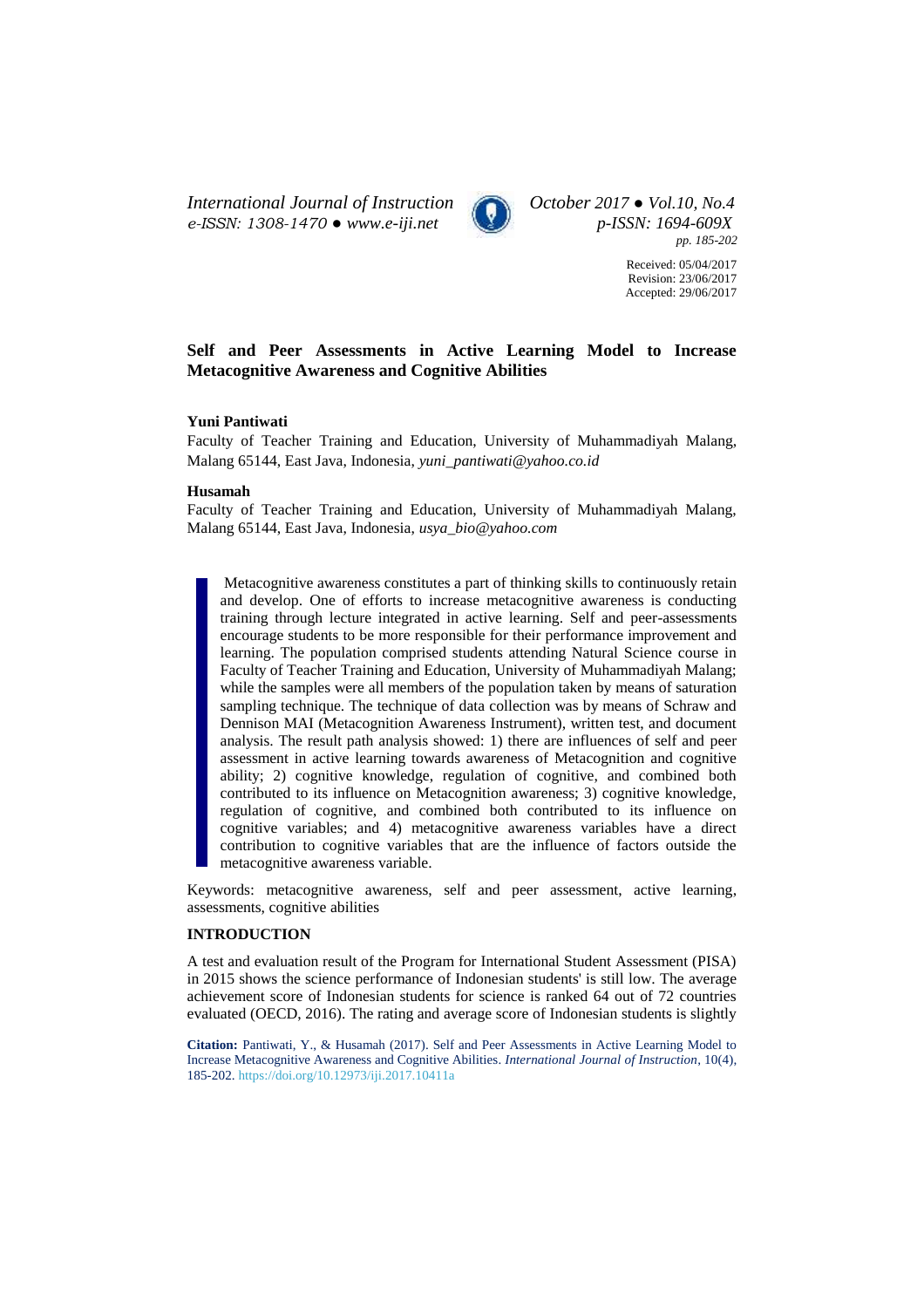increased from the previous PISA test and evaluation results in 2012 at 71, but still in the low material mastery category (OECD, 2012). The science performance of Indonesian students in low category is certainly a problem that solutions must seek.

The success of students in completing science tasks can depend on their awareness of what is known and how to apply it or metacognition activities (Lai, 2011; Wilson & Bai, 2010). One's metacognition activities are unique and difficult to measure (Akturk & Sahin, 2011; Williams & Atkins, 2009). It is therefore necessary to make an assessment that allows the individual to know about himself in order to determine his way of thinking and how to do something.

Metacognitive awareness of Indonesian students' is still low (Pantiwati, 2012). Therefore, through self-assessment is expected to increase students' metacognitive awareness. According to Millis (2016), a good metacognitive awareness will encourage students to learn to be better.

Science Course is one of many courses intended to encourage students to deeply implement Science precisely (Ball & McDiarmid, 1990; Feiman-Nemser, 2001). In common, students find it difficult to apprehend and put Science into practice precisely (Çimer, 2012; Haase, 2009; Shandomo & Zalewski, 2008). This is likely affected by the fact that students have not fully comprehended the essential concept of Science well. In essence, Science is to be comprehensively apprehended considering the fact that Science is said to be a foundation for Science instruction, holistically as well as contextually (Cobern, 1993; Liakopoulou, 2011).

Students are not only required to comprehend the essence of Science, but also to be able to skillfully manage laboratories, select instructional strategies, and prepare for wellstructured instructional activities based on the desired goals as well (Callahan et al., 2009; Hofstein & Lunetta, 2003). Students, projected to be prospective teachers, in addition to being able to comprehend the concept, are also supposed to have a good thinking skills (Husamah & Pantiwati, 2014) and metacognitive awareness (Abdellah, 2015; Cihanoglu, 2012; Demirel, 2015; Husamah, 2015). Metacognitive awareness is also a part of skill of thinking that is to be kept being maintained as well as developed (Fisher, 1998; Lai, 2011). Some efforts are to be formulated in order to improve metacognition; one of which can be through a training session during lecturing process integrated with instructional activities (Gassner, 2009; Shen & Liu, 2011). The integration technique, furthermore, is employed by means of active learning by implementing a skill training assisted by cooperative learning or other relevant techniques that still adopt the main principles of active learning (Jayapraba, 2013; Wirth & Perkins, 2008).

Active learning constitutes any kinds of instructional activities that allow the students to actively participate during the instructional process, which can be in the form of interaction among students or interaction between students and lecturers during any instructional activities (Bell & Kahrhoff, 2006; Prince, 2004). Students are supposed to be easier to identify who they are when they are directed and facilitated so as to accelerate the improvement of their metacognitive awareness (Garrison, 2011; Tavakoli,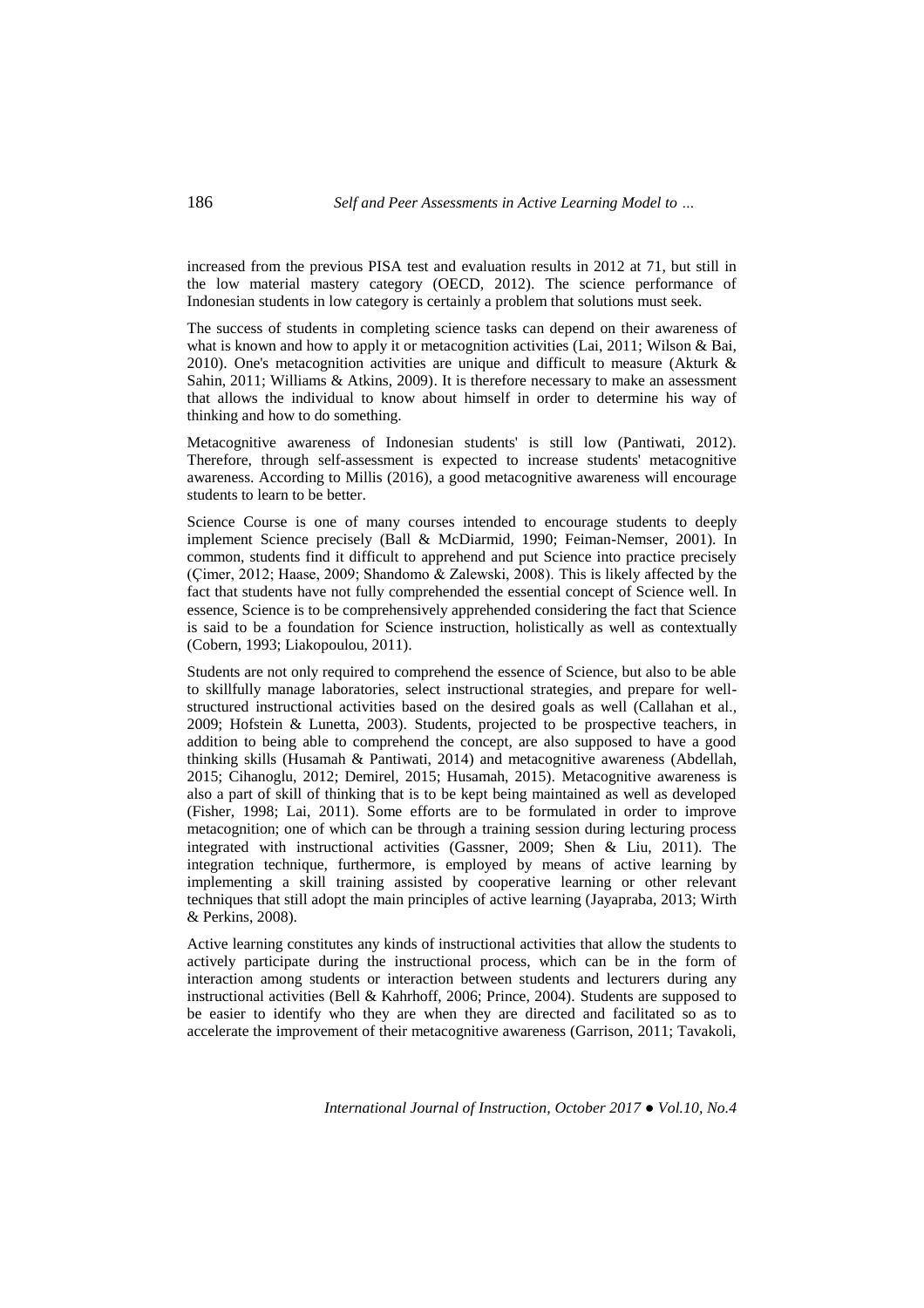2014). Considering active learning through the employment of various strategies, methods, and techniques, it is believed that active learning can activate instructors and learners to arrive at effective learning. Every learning component actively contributes to support instructional activities as that of assessment components that have been part of active learning (Gibson & Shaw, 2010; Jones, 2005). The high-quality learning itself can be reflected by the high-quality and effective assessments (Conley  $\&$  Darling-Hammond, 2013; Darling-Hammond et al., 2013).

One foremost principle in assessment is that assessment and teaching can be one and the same (O'Farrell, 2009; Spiller, 2009); in which, by means of authentic and assessmentbased class, students and instructors are to view their instruction and its supporting components as a real and developing learning ambience (Stiggins, 2006). Henceforth, it is of necessity to find out other forms of assessment that can cover lecturers' weaknesses (Widiyowati & Usmanti, 2013). In response to that case, lecturers are allowed to collaborate with their students in terms of the usage of peer and self-assessments. By means of these kinds of assessment, students are also supposed to learn based on the used assessment process. Students are to learn and be helped during instructional activities (Popham, 2006; Popham, 2007; Popham, 2008). Peer assessment can be used to assist self-assessment. Self-assessment, henceforward, is supposed to support students to be more responsible for their improved learning performance (Nirwana, 2013).

Classroom assessment can be projected to detect some cognitive abilities, metacognition, and concept fallacy (Schraw et al., 1998). Students, whose metacognition is high and who have critical thinking and are well-creative, will be at ease to learn and understand various concepts or materials expansively. A classroom action research on the self-assessment as the learning strategy shows that self-assessment can help the students monitor their own improvement, motivate the students to perform well during the instruction, and give the students the chance for the feedbacks (Pantiwati, 2011; Pantiwati, 2013; Pantiwati, 2015).

The implementation of self-assessment refers to three main dimensions. The first is that self-assessment has been deemed to influence the positive attitude and perception on instructional activities. The second is that self-assessment is potential to broaden students' knowledge despite the requirement of self-evaluation on what they have learnt. Meanwhile, in analyzing, the excellent way of thinking is of urgency in order to be able to think critically as well as to analyze what they have learnt; that later it is called metacognition. Students must not only be able to improve their understanding skill, but also their analysis, synthesis, evaluation, and metacognition skills (Wing Jan & Wilson, 1998).

On the other hands, peer-assessment that has been initiated and implemented in a very good way has been said to improve learners' cognition, logic, and communication skills (Rochmiyati, 2013). Peer-assessment can drive students to evaluate their working performance compared to their friends' working performance. Evaluation refers to the highly-excellent way of thinking which also requires students to evaluate other students' performance so they could do a reflection and make it their learning experience (de Raadt et al., 2005).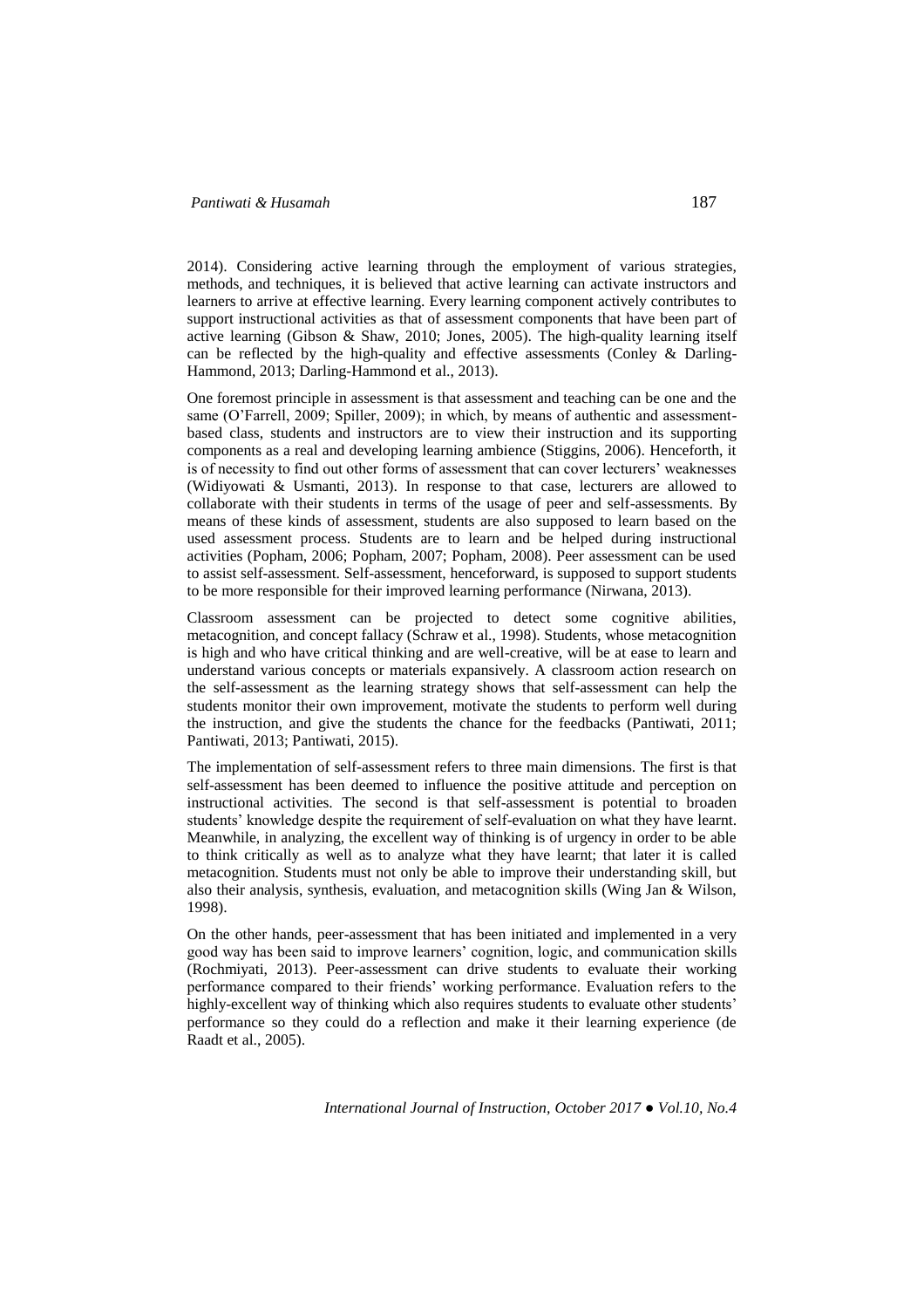Departing from that reason, through the self and peer-assessments, students also develop their metacognition skill as well as their cognitive abilities, to be specific the way how to formulate a highly-excellent way of thinking as being asserted in the Revision of Bloom Taxonomy started from aspect C4, C5, and C6 that include analysis, evaluation synthesis, and even creativity. Self-assessment is to improve students' intrinsic motivation and learning strategies so that the learning outcome will be highly satisfying. Self-assessment, essentially, constitutes an authentic assessment that facilitates the improvement of learning quality to mainly improve students' learning outcomes (Pantiwati, 2011; Pantiwati, 2015). Moreover, this research integrated self and peerassessments in active learning with the aims of investigating its influence to the cognitive abilities and metacognitive awareness of the students. This research was conducted for a number of objectives, precisely to investigate: 1) the influence of self and peer-assessments in active learning to metacognitive awareness; 2) the influence of cognitive knowledge, cognitive regulation, and the combination between the two to metacognitive awareness; 3) the influence of cognitive knowledge, cognitive regulation, and the combination of the two to cognitive variable, and 4) the influence of metacognitive awareness to cognitive variable.

## **METHOD**

### *Research Concept Framework*

The framework of this research, denoting the wholeness of self-assessment in active learning model by means of various learning strategies for cognitive abilities and metacognitive awareness, is presented in Figure 1.

## *Research Design*

This research belonged to pre-experimental research design due to the presence of external variable that influenced the formation of the dependent variables. As a consequence, the experiment result has shown that the dependent variables which refer to metacognitive awareness and cognitive abilities were not necessarily influenced by the independent variable, which was self-assessment in active learning model. This happened due to the absence of the controlling variables in addition to the fact that the samples were not randomized.

# **Population, Sample, and Sampling Technique**

The population of this research was a group consisting of students attending Science Course in Faculty of Teacher Training and Education of University of Muhammadiyah Malang, Indonesia. The samples signified all members of the population. In addition, for the sampling technique, saturation sampling was employed since all members of the population were recruited as the samples. The sample of this study is all students in a class that take the Science Course, a number of 59 students. The reason for selecting the sample is referring to Goodwin (2012) and Sugiyono (2010) that if the population is less than 100 then it can use the saturation sample. In addition, this research wants to generalize with a very small error.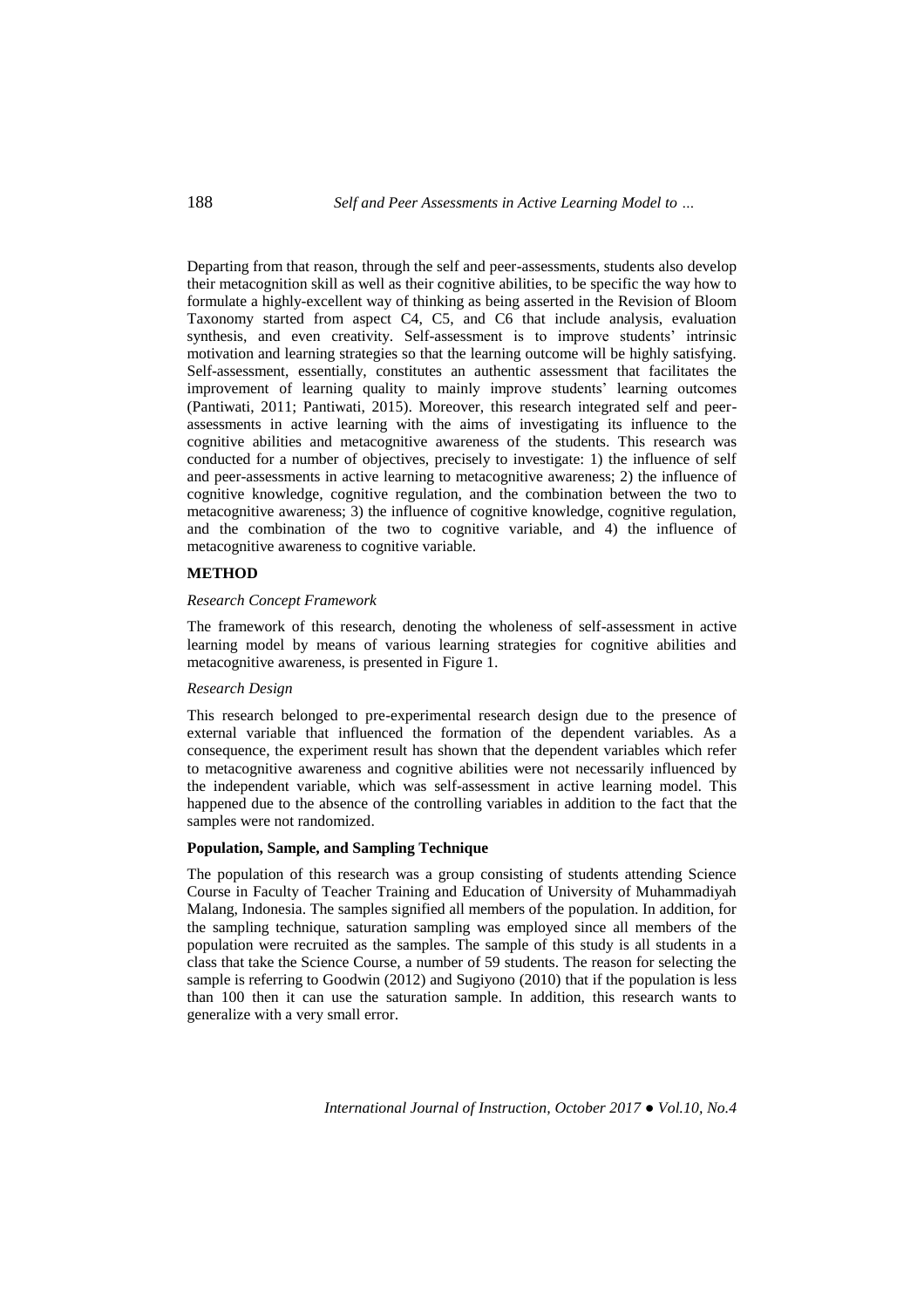# *Pantiwati & Husamah* 189





### **Teaching Variable and Syntax**

The dependent variables of this research referred to metacognitive awareness and cognitive abilities; while the independent variable referred to the integration of self and peer-assessments in active learning model of which indicators and observed aspects are displayed in Table 1.

| Table 1          |  |
|------------------|--|
| Topohing Vorichl |  |

| reaching variable                                      |                                                                                  |  |  |
|--------------------------------------------------------|----------------------------------------------------------------------------------|--|--|
| Teaching<br>Variable                                   | <b>Indicators</b>                                                                |  |  |
|                                                        | Self Assessment and Peer assessment, includes: a) presentation, b) Poster,<br>1. |  |  |
| Dependent                                              | c) Log learning, d) working group, e) Problem solving f) report/essay, g)        |  |  |
|                                                        | Bibliography, h) practicals, and i) Portfolio                                    |  |  |
|                                                        | Active learning: a) Think-Pair-Share, b) Collaborative Learning Groups,<br>2.    |  |  |
|                                                        | c) Student-led Review Session, d) Student Debate, e) Exam questions              |  |  |
| writing, Class Research Symposium, and f) Case Studies |                                                                                  |  |  |
|                                                        | Metacognitive awareness:<br>1.                                                   |  |  |
| Independent                                            | Cognitive knowledge (declarative; procedural; conditional knowledge)<br>a.       |  |  |
|                                                        | b.<br>Cognitive regulation (Planning; Information Management Strategy;           |  |  |
|                                                        | Monitoring of understanding; repairs; Evaluation)                                |  |  |
|                                                        | Cognitive abilities: 6 aspects of Bloom's taxonomy (knowledge,<br>2.             |  |  |
|                                                        | comprehension, application, analysis, synthesis, evaluation)                     |  |  |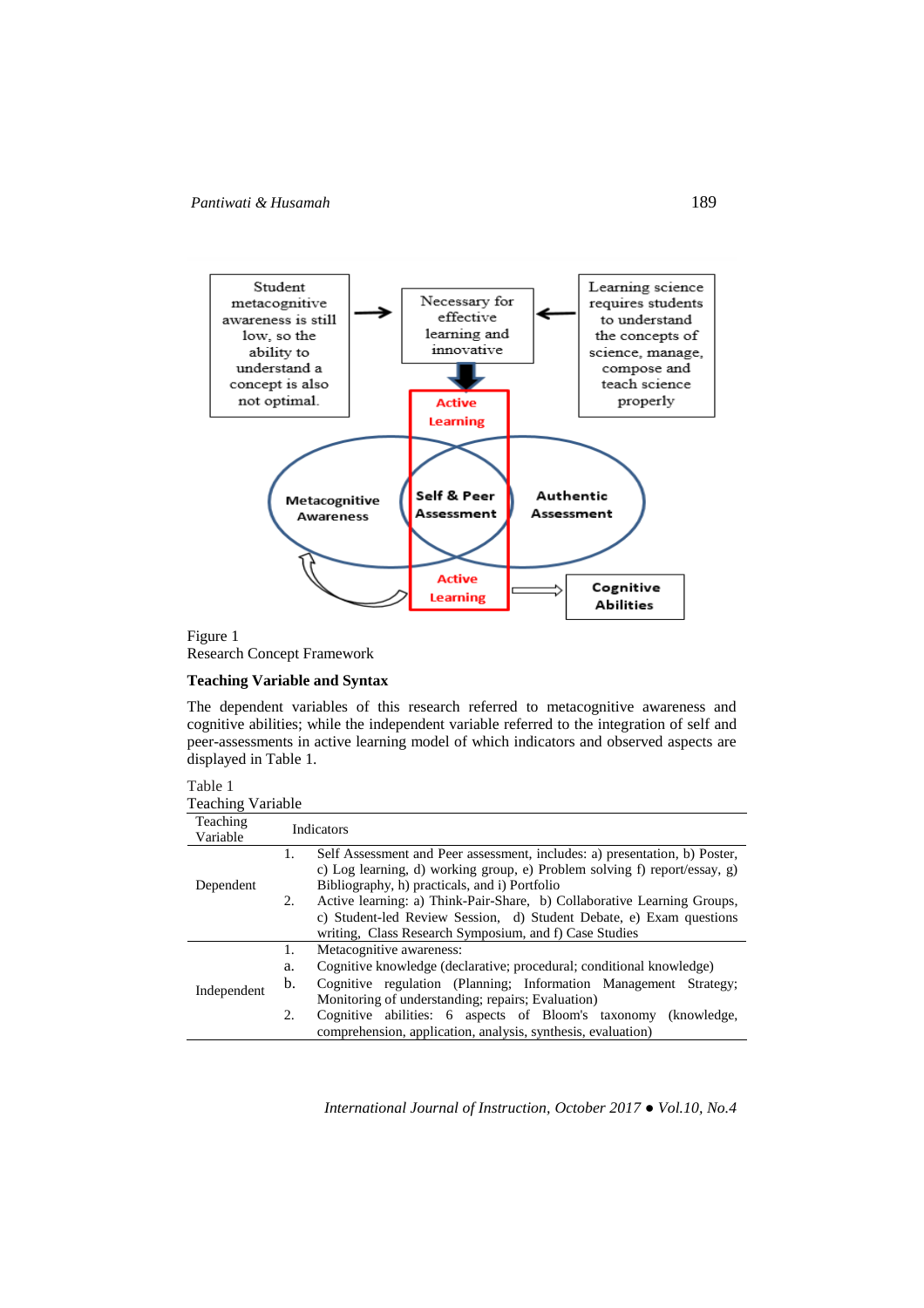### **Methods for Data Collection and Analysis**

To collect the data, some procedures were employed based on the research objectives and types of data which are holistically displayed in Table 2.

Table 2 Method of collecting data

| Data                                                              | Source of<br>Data                               | Instrument of<br>Collecting Data                                         | Method of collecting<br>data              |
|-------------------------------------------------------------------|-------------------------------------------------|--------------------------------------------------------------------------|-------------------------------------------|
| Implementing<br>Self and Peer<br>Assessment in<br>active learning | Lecturer,<br>students,<br>learning<br>situation | Observing guide,<br>document                                             | Observation, document,<br>and interview   |
| Metacognitive<br>awareness                                        | <b>Students</b>                                 | Metacognitive<br>Awareness<br>Inventory of Schraw<br>$&$ Dennison (1994) | Inventory                                 |
| Cognitive<br>abilities                                            | <b>Students</b>                                 | Test and non-test                                                        | Test, observation,<br>document, interview |

The pre-test and post-test used in this study were essays of 15 items, the total score was 100 based on Bloom's Taxonomy, ie aspects C4, C5, and C6.

### **Path Analysis**

The path analysis diagram has revealed the connection among cognitive knowledge (x1), cognitive regulation  $(x2)$ , metacognitive awareness  $(x3)$ , and cognitive variable  $(x4)$  as noted in Figure 2.



Figure 2 Path Analysis Diagram

### **FINDINGS AND DISCUSSION**

The influence of self and peer-assessments in active learning model to metacognition and cognitive abilities was analyzed by comparing the MAI score between the pre-test and post-test. This categorization refers to Pantiwati (2010) who divides the percentage of metacognitive awareness scores by <40.0% which means very poor; 40.0-54.9% means poor; 55.0-69.9% means fair; 70.0-80.0 means good; and >80.0 means very good.)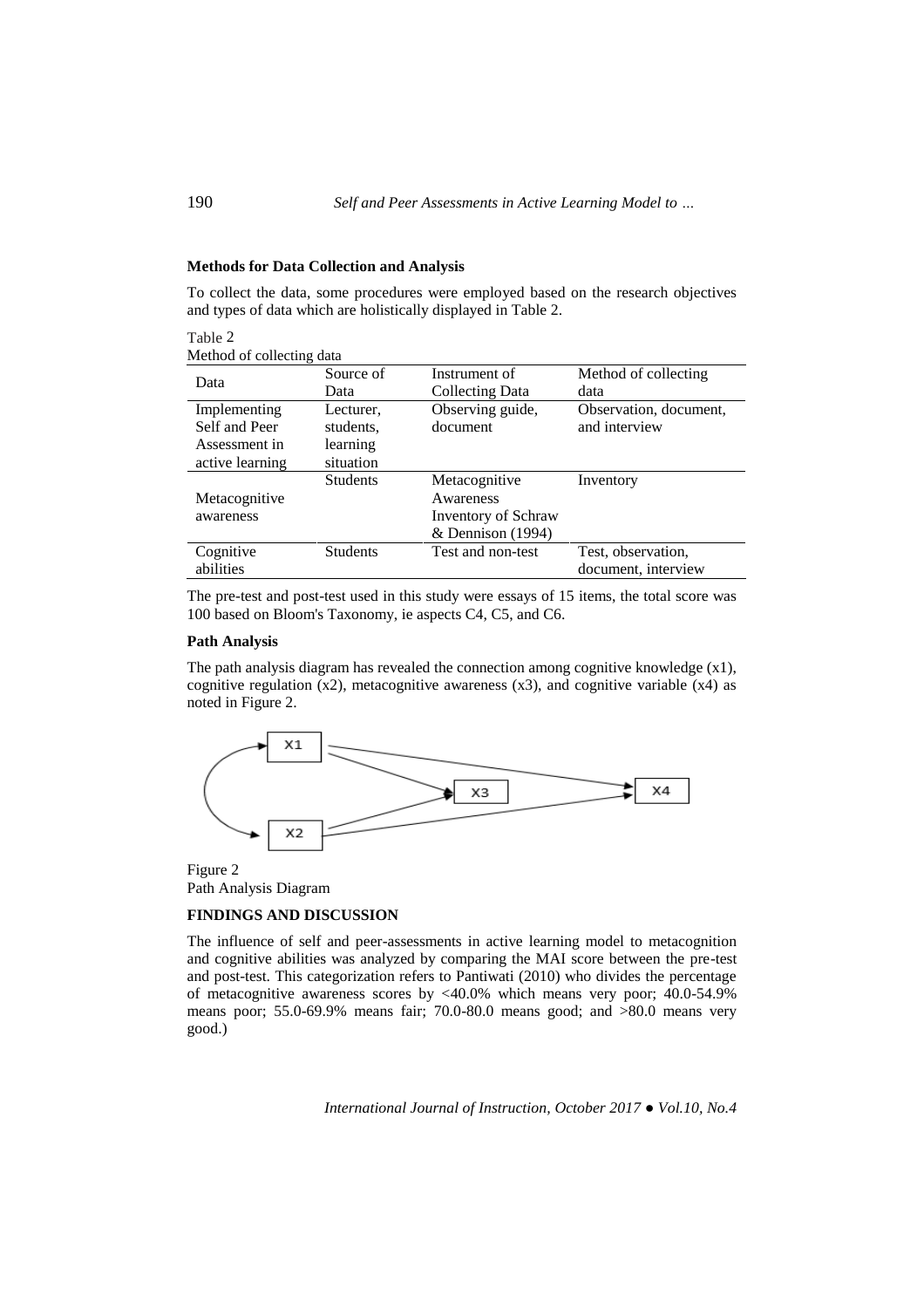## *Pantiwati & Husamah* 191

Furthermore, the analysis was conducted by calculating every score of each aspect achieved by the students. Afterwards, the result of the analysis was used to examine the students' scores that would be used to see the score percentage of the students' metacognitive awareness in the view of classical model. The data of the students' metacognitive awareness on the pre-test and post-test are displayed in Table 3.

Table 3

Data of student's metacognitive awareness score (percentage)

| Metacognitive Awareness Indicator                                                 | Pre-test<br>Score $(\%)$ | Post-test<br>Score $(\%)$ | Information                                  |
|-----------------------------------------------------------------------------------|--------------------------|---------------------------|----------------------------------------------|
| Cognitive knowledge                                                               |                          |                           |                                              |
| - Declarative knowledge                                                           | 67.5                     | 75.9                      | Increase 8.4                                 |
| - Procedural knowledge                                                            | 69.5                     | 77.8                      | Increase 8.3                                 |
| - Conditional knowledge                                                           | 73.1                     | 81.2                      | Increase 8.1                                 |
| Cognitive Coordination<br>- Planning<br>Information management Strategy<br>$\sim$ | 72.7<br>68.8<br>73.1     | 79.5<br>78.2<br>79.7      | Increase 6.8<br>Increase 9.4<br>Increase 6.6 |
| Cognitive experiences<br>$\overline{\phantom{a}}$                                 | 75.5                     | 82.5                      | Increase 7.7                                 |
| Improvement<br>$\overline{\phantom{a}}$<br>Evaluation<br>$\overline{\phantom{a}}$ | 67.2                     | 77.2                      | Increase 10                                  |

Table 3 has shown that metacognitive awareness of the two observed indicators revealed that, on the post-test scores, the highest aspect of cognition was pre-requisite knowledge by 81.2% (meaning excellent and improving by 8.1), followed by procedural knowledge by 77.8% (meaning good and improving by 8.3), and declarative knowledge by 75.9% (meaning good and improving by 8.4). Meanwhile, in terms of cognitive coordination, the highest score was the aspect with 82.5% improvement (meaning good and improving by 7). The other indicators included cognitive experience by 79.7% (meaning good and improving by 6.6, planning by 79.5% (meaning good and improving by 6.8), informational management strategy by 78.2% (meaning good and improving by 9.4), and evaluation by 77.2% (meaning good and improving by 10). This denoted that selfimplementation and assessment in active learning model were upgrading the students' metacognitive awareness.

Active learning model requires students to develop their skills, such as collaboration and reflection by means of metacognition (Husamah, 2015). Active learning model will help students to improve their skill for self-reflection as manifestation of metacognitive awareness. While referring to the last stage of active learning model, this model was also helpful in drilling students' way of thinking (Wena, 2011). Metacognitive awareness during any instructional process could be by means of various ways, categorized into several learning strategies; two of which are from students themselves, and their ways of learning (Corebima, 2009). The implementation of self and peerassessments was, empirically and theoretically, in line with the previous research that is upgrading students' metacognition (Pantiwati, 2013; Pantiwati, 2015). The summary of path analysis is displayed in the following Table 4.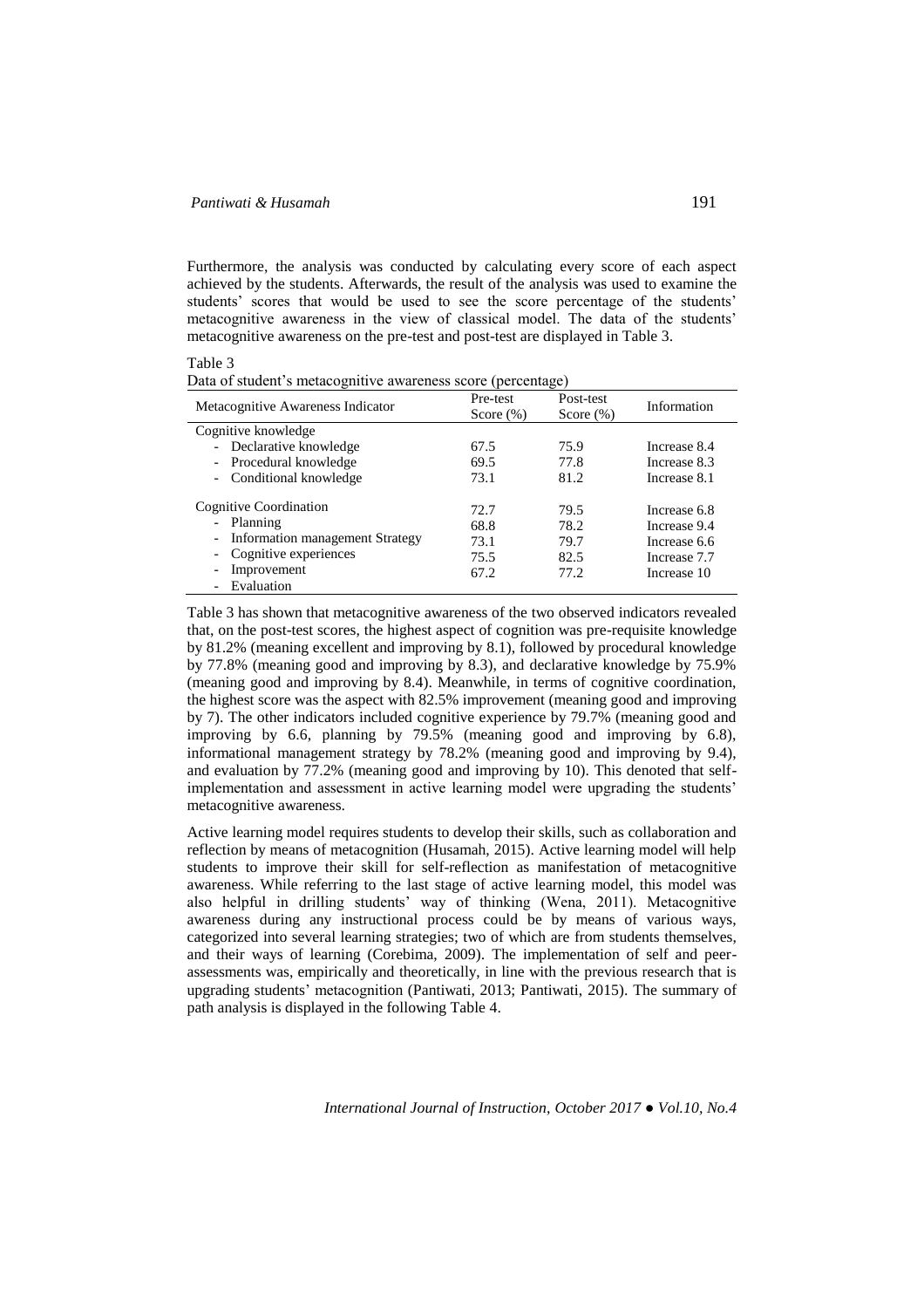| Summary of direct, correlative, and total influence with path analysis |                  |                       |                 |  |
|------------------------------------------------------------------------|------------------|-----------------------|-----------------|--|
| Design                                                                 | Direct influence | Correlative influence | Total influence |  |
| $X1$ to $X3$                                                           | 0.088            | 0.151                 | 0.239           |  |
| $X2$ to $X3$                                                           | 0.429            | 0.151                 | 0.580           |  |
| Combination influence X1 and X2 to X3                                  |                  |                       | 0.819           |  |
| $X1$ to $X4$                                                           | 0.084            | 0.132                 | 0.216           |  |
| $X2$ to $X4$                                                           | 0.346            | 0.132                 | 0.478           |  |
| Combination influence X1 and X2 to X4                                  |                  |                       | 0.694           |  |
| $X3$ to $X4$                                                           | 0.712            |                       | 0.712           |  |
| Correlation X1 and X2                                                  |                  |                       | 0.778           |  |

The result of the path analysis also showed that, statistically, the proposed path analysis was acceptable, with a direct influence, correlative influence, and the total of influence as explicated in Table 4. Cognitive knowledge has shown to provide the direct influence to metacognitive awareness by 8.8%. Cognitive knowledge, in addition, influenced metacognitive awareness through a correlative connection with cognitive regulation (in other words giving an indirect influence) by 15.1%; therefore, the total influence of cognitive knowledge to metacognitive awareness was as much as 23.9%. Cognitive regulation has shown a crucial influence to metacognitive awareness by 42.9%. In addition, cognitive regulation influenced metacognitive awareness by means of correlative connection with cognitive knowledge (having an indirect influence) by 15.1%; therefore, the total influence of cognitive regulation to metacognitive awareness signified 58%.

The influence of the combination between cognitive awareness and cognitive regulation to metacognitive awareness signified 18.1% which comprised the presence of an external factor. Revisiting the total amount of comparison between cognitive knowledge and cognitive regulation to metacognitive awareness, cognitive regulation has significantly influenced metacognitive awareness than that of cognitive knowledge.

Cognitive knowledge was shown to have a direct influence to cognitive variable by 8.4%. Cognitive knowledge has influenced cognitive variable through correlative connection with cognitive regulation (been indicated as an indirect influence) by 13.2%; therefore, the total influence of cognitive knowledge to cognitive variable constituted 21.6%. Furthermore, cognitive regulation has shown a direct influence to cognitive variable by 34.6%. The influence of cognitive regulation was identified to have been present on cognitive variable due to a correlative connection with the cognitive knowledge (asserted as an indirect influence) by 13.2%. As a consequence, cognitive regulation provided cognitive variable with the total influence of 47.8%.

The influence of the combination between cognitive awareness and cognitive regulation to cognitive variable signified as much as 69.4% in total which meant that there was another 30.6% constituting an external factor excluding the two mentioned variables. Comparing the total influence between cognitive knowledge and cognitive regulation, cognitive regulation has been deemed to influence cognitive variable more significantly than that of cognitive knowledge. Metacognitive awareness has directly influenced

*International Journal of Instruction, October 2017 ● Vol.10, No.4*

Table 4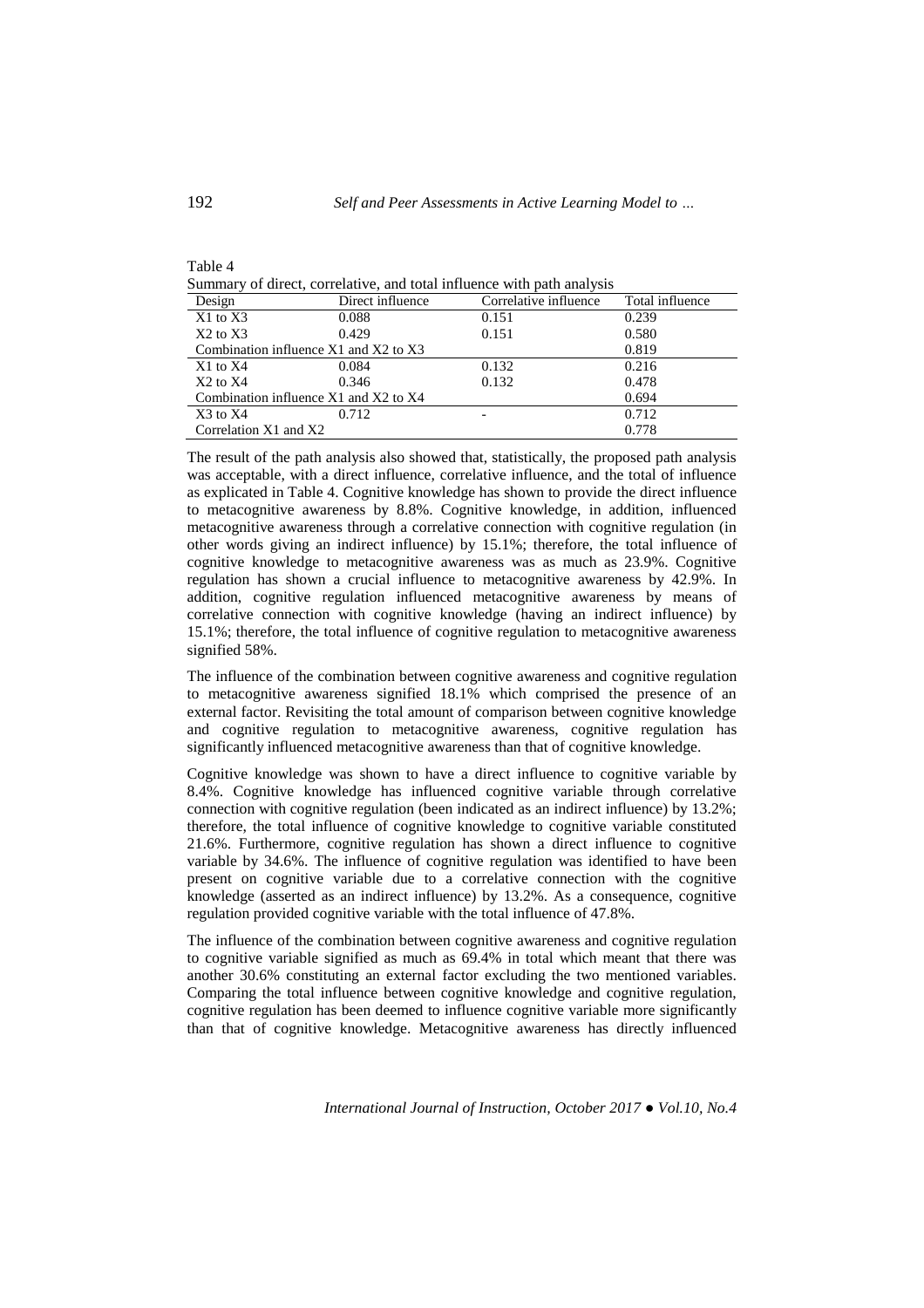cognitive variable by 71.2%. Therefore, it could be inferred that the other 28.8% referred to an external factor apart from metacognitive awareness.

The ability of metacognition can be enhanced through the activity of realizing and understanding declarative knowledge, procedural knowledge, and conditional knowledge. We have analyzed the students' assignments in the form of lattice questions and made observations and interviews as they worked out the tasks. The result of the analysis shows that the student has known how to arrange the test instrument that must be preceded by the activity of making the lattice questions. They also realize that the preparation of the lattice requires understanding a good concept of instrument development. This knowledge is classified in declarative knowledge, ie, factual information known to a person. According to Schiefelbein and McGinn (2017) declarative knowledge can be expressed by someone orally and through writing.

Furthermore, to do the task of preparing the grid problem, composing the instrument, test the instrument and the task of analyzing the test results the student must develop his knowledge by thinking how to find ways or strategies to finish the task. The results of the interviews and observations and analysis of student task documents show that students use various means to accomplish these tasks and vary in each group. These methods and strategies, in metacognition are classified as procedural knowledge. Procedural knowledge is the knowledge of how a person does something, the knowledge of how a person performs in carrying out the steps in a process.

Procedural understanding (comprehension) is defined as proposing questions about how science is understood through observations and what the observations are; As establishing connections between plans, hypotheses and estimations; And as searching for, collecting and interpreting data (Harlen, 2000; Harlen & Holroyd, 1996; Traianou, 2006). Nevertheless, the study results of Yilmaz and Yalcin (2012) show that students' success rate does not reflect their level of knowledge. Students experience some problems when changing procedural knowledge into declarative knowledge, and because of this problem, students fail to "understand" the material. This is different from the findings of this study, students show the development of good thinking so that the understanding of the material to be better. Students say that through the assignment given by the lecturer, they become aware and understand about the concept of the material, even easier to understand the material because students feel to work independently and have the freedom to express so more motivated. This is in accordance with the opinion of Kompal (2015) where appears a positive relationship between motivation and metacognition as well as the associated academic achievement of students. This activity is known as the application of metacognition for conditional knowledge, ie knowledge of when a procedure, skill or strategy is used and when it is not used, under what conditions a procedure can be used, and why a procedure is better than other procedures.

This research's findings are similar to that of previous researches and literatures. Active learning is learning-learner action oriented. Learners play an active role alongside other learning components; therefore, it is not only the lecturer and students who are active, but all components as well (Hermawan, 2007). Active learning in this case is a learning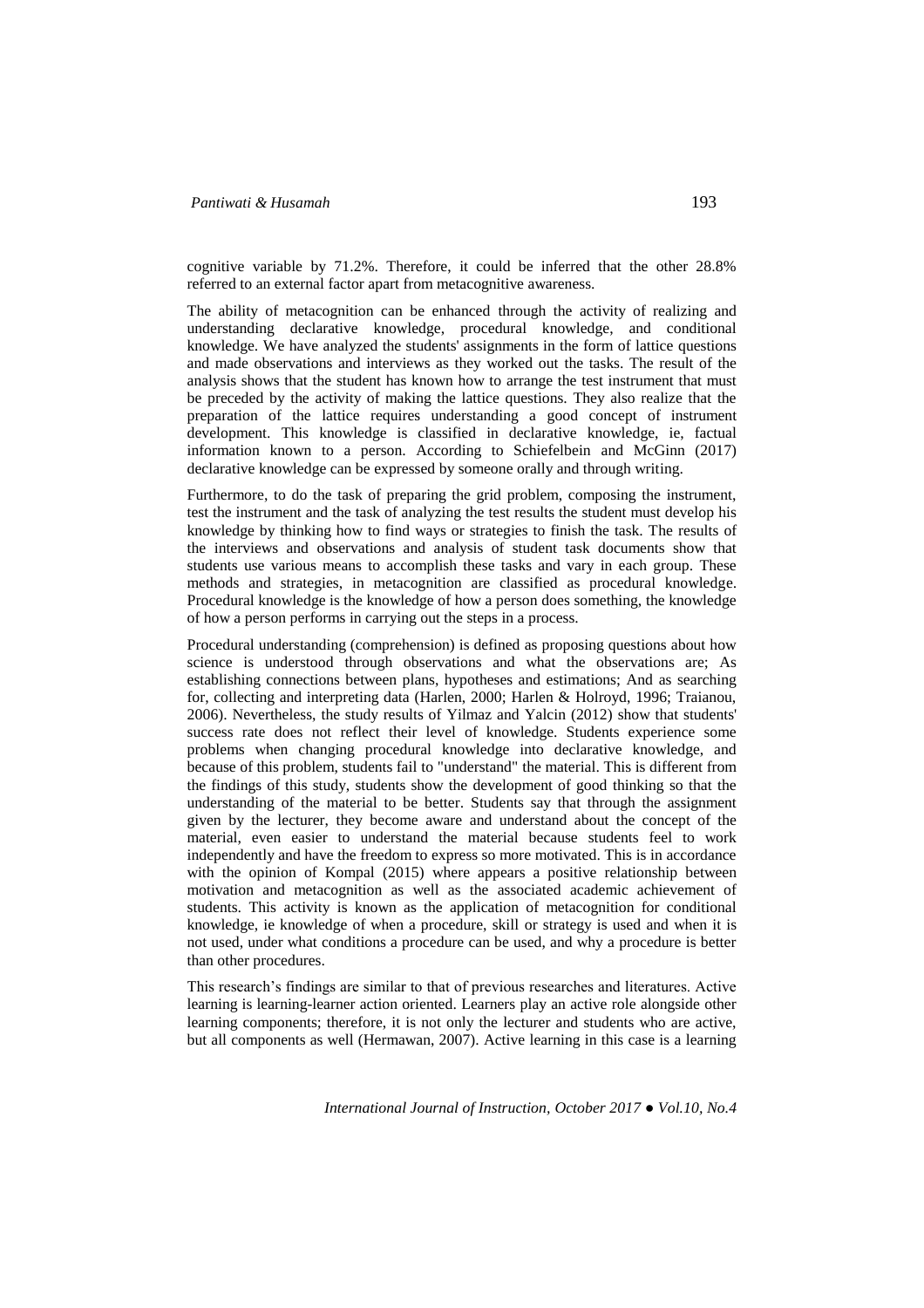model that has a particular characteristic, that the first concept model suggests something larger than strategies, methods, or specific techniques. This model has some attributes, namely the existence of a coherent theoretical basis of what should be learned and how students learn. This model recommends a variety of teaching behaviors and class structure needed to employ a variety of different types of learning. Second, the concept of the learning model serves as a communication tool, the use of a particular model that helps teachers achieve the intended goals (Arends, 2007).

Jacob & Isaac (2006) assert that continuous assessment can improve students' learning outcomes quantitatively and qualitatively. Quantitatively, it increases students' scores; while qualitatively it can promote motivation, interests, and learning habits. Based on the elaboration above, the lecturer must assure that authentic learning takes place and always relates the materials and students' works to problems in everyday life. This is done in line with the goal of authentic assessment, with regard to the principles of assessment.

Innovations in education will be achieved when the principles of learning remain applied properly. Through class-based authentic assessment, teachers, students, and others can see how real learning and development occur (Shepard, 2000; Stiggins, 1994). Assessment is said to be good, provided that it can improve the teaching of authentic assessment; and good teaching can always improve students' achievement. According to Marzano (1993), assessment offers direct and indirect influences on learning. Direct assessment provides feedback for effective learning; while indirect effect is generally inclined to the influences of what is taught and what is learned.

All ratings, including self-assessment, consist of two main elements, namely: making decisions about the expected performance standards and then making judgments about the quality of performance in relation to the standards. Likewise, self-assessment should ideally involve students in both aspects (Boud, 1995). Self-assessment is a process of formative assessment for students to reflect and evaluate the quality of student assignments, assess the extent to which students reflect the objectives explicitly stated in the criteria, identify the strengths and weaknesses in student assignments, and further revise the given tasks (Andrade & Du, 2007).

Peer and self-assessments are claimed to be good and valid when implemented in accordance with the methods and standards of assessment (Murthy, 2008). Peer and self-assessments can measure the improvements in students' performances assessments can measure the improvements in students' (Triscahyaningrum & Susilaningsih, 2014). It is possible that there are some aspects of evaluation which can be taken apart from the assessment of student learning outcomes through the transformation of student activities, as well as through the transformation of self-assessment and peer reviews themselves. In general, learning outcomes can be identified from the results of the changes documented during the learning processes through test results, as well as through non-test such as individual cognitive, affective, and psychomotor ability mapping (Hajiriah, 2014).

We must ask ourselves if we have consciously integrated metacognitive skills in teaching practice. Metacognitive skills can be enhanced with the need to have and be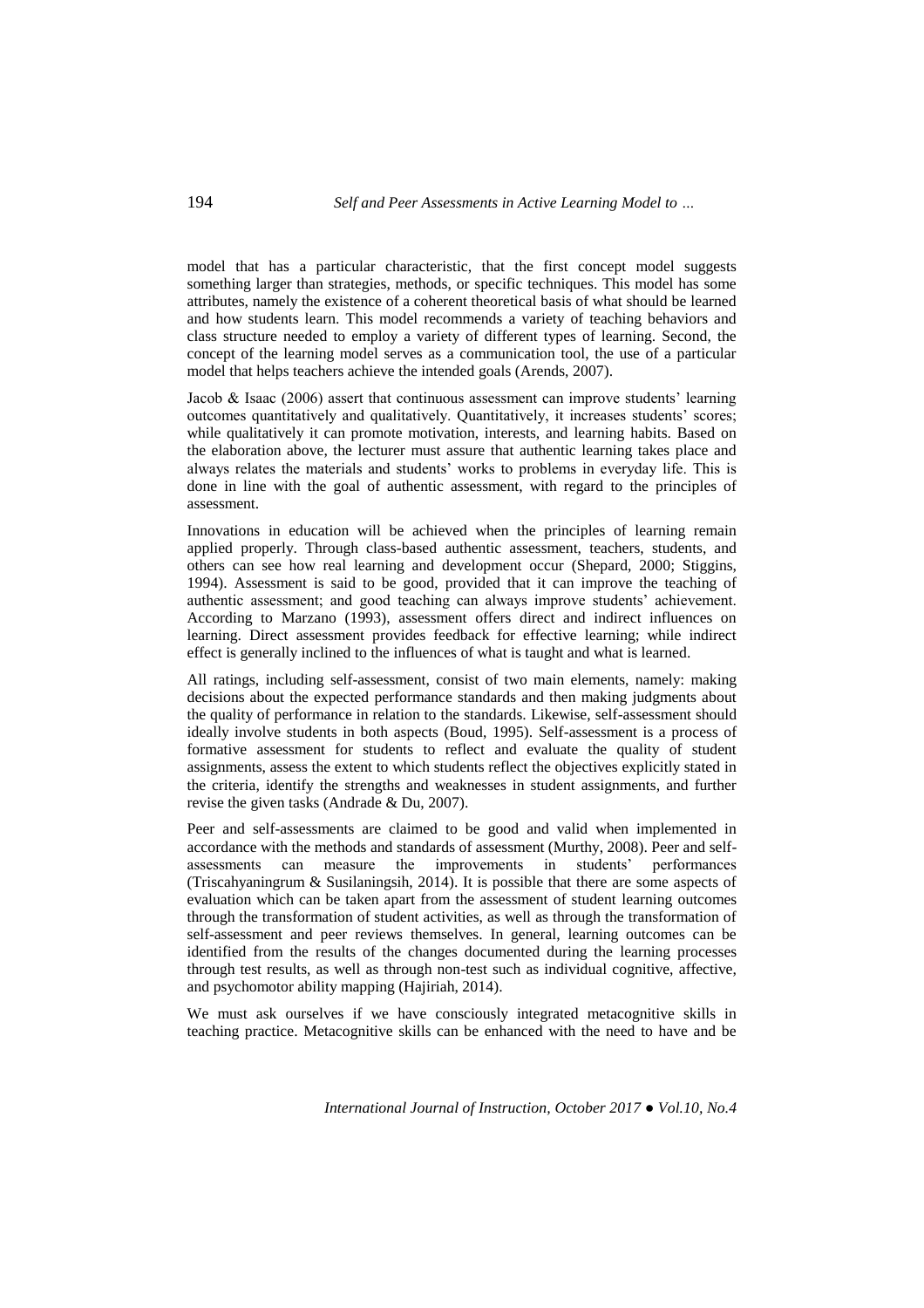aware of three types of content knowledge: declarative, procedural, and conditional knowledge. Declarative knowledge is factual information about something; it can be oral or written. Procedural knowledge is knowledge about how to do things and how to perform the steps in any particular process. Conditional knowledge is the knowledge of when to use the procedures, skills, or strategies and when not to use it, why certain procedure works and under what conditions, and why one procedure is better than the others (Lestari, 2012).

Weinert and Kluwe (1987) suggest that metacognitive skills require special mental operations by which learners can examine, plan, organize, monitor, predict, and evaluate their own thinking processes. Self-monitoring can be regarded as a form of metacognitive skill.

Learners with metacognitive knowledge are aware of the advantages and limitations in their learning processes, meaning that when they know their mistakes, they are willing to admit that they are mistaken, and try to fix the mistakes. They are aware that metacognitive skills are more strategic and work better, making it easier for individuals to plan, assemble, and monitor their learning in effort to consequently improve their performances directly.

Metacognitive skill as a learning approach is to create awareness of how to design, monitor, and control what learners know; what is required to do and how to do it. Learning through metacognitive approach focuses on learning activities; it helps and guides learners if there are difficulties; as well as helping them develop self-concept on what to do when learning.

The results of this study are expected to be input and consideration for lecturers and department managers who organize the Science Course. They should pay attention to how to make good assessment, one of them by applying self and peer assessments. Self and peer assessments are effectively used because they can increase students' metacognitive awareness so as to enhance metacognitive aspects and student learning process will be more effective.

### **CONCLUSION**

Based on the results and discussion, it could be concluded that: 1) there has been an influence of self and peer-assessments in active learning to metacognitive awareness and competence. 2) Cognitive knowledge has shown direct, indirect, and total influence to metacognitive awareness variable. Cognitive regulation has shown direct, indirect, and total influence to metacognitive awareness variable. There have been contributions of the combination between cognitive knowledge and cognitive regulation as well as an external factor to metacognitive awareness variable. Cognitive regulation variable has contributed a greater influence on metacognitive awareness. 3) Cognitive knowledge has shown direct, indirect, and total influence to cognitive variable. Cognitive regulation has shown direct, indirect, and total influence to cognitive variable. There have been contributions of the combination between cognitive knowledge and cognitive regulation as well as an external factor to cognitive variable. Cognitive regulation variable has contributed a greater influence on cognitive variable, than that of cognitive knowledge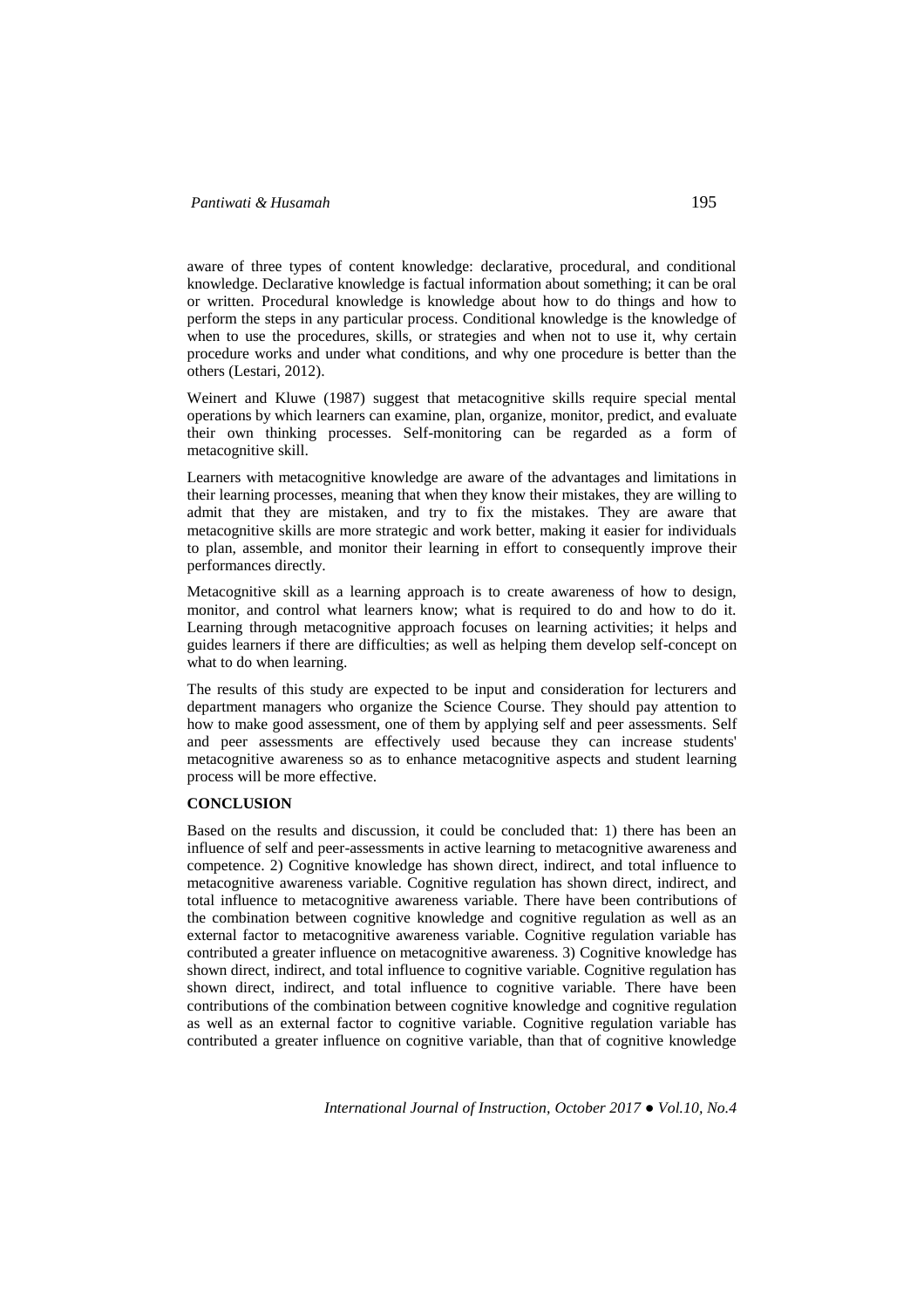variable. 4) Metacognitive awareness variable has shown direct influence to cognitive variable; and there was the influence of other factors apart from metacognitive awareness variable.

### **REFERENCES**

Abdellah, R. (2015). Metacognitive awareness and its relation to academic achievement and teaching performance of pre-service female teachers in Ajman University in UAE. *Procedia-Social and Behavioral Sciences, 174*(2015), 560-567.

Akturk, A. O., & Sahin, I. (2011). Literature Review on Metacognition and its Measurement. *Procedia Social and Behavioral Sciences, 15*(2011), 3731–3736.

Arends, R. I. (2007). *Learning to teach.* New York: McGraw-Hill.

Ball, D. L., & McDiarmid, G. W. (1990). *The subject-matter preparation of teachers*. In W. R. Houston (Ed), Handbook of research on teacher education (pp. 437–465). New York: Macmillan.

Boud, D. (1995). *Enhancing learning through self-assessment*. London: Kogan Page.

Callahan, P., Cannon, B., Chesick, E., Mackin, J., Mandel, S., & Wenning, C. (2009). *The role, education, qualifications, and professional development of secondary school physics teachers.* One Physics Ellipse, College Park: The American Association of Physics Teachers.

Çimer, A. (2012). What makes biology learning difficult and effective: Students' views? *Educational Research and Reviews, 7*(3), 61-71.

Conley, D.T., & Darling-Hammond, L. (2013). *Creating systems of assessment for deeper learning.* Stanford, CA: Stanford Center for Opportunity Policy in Education.

Corebima, A. D. (2009). *Metacognitive skill measurement integrated in achievement test*. Proceeding Cosmed 2009.

Demirela, M., Akınb, I., & Yacıc, A. (2015). An investigation of teacher candidates' metacognitive skills. *Procedia-Social and Behavioral Sciences, 174*(2015), 1521-1528.

Feiman-Nemser, S. (2001). From preparation to practice: Designing a continuum to strengthen and sustain teaching. *Teachers College Record, 103*(6), 1013-55.

Garrison, D. R. (2011). *E-learning in the 21st century: A framework for research and practice.* New York: Routledge.

Gassner, L. (2009). *Developing metacognitive awareness: A modified model of a PBLtutorial.* Bachelor thesis, Malmo University.

Gibson, K., & Shaw, C. M. (2010). Assessment of active learning assessment of active learning. *The International Studies Encyclopedia,* DOI: 10.1111/b.9781444336597. 2010.x.

Goodwin, J. (2012). *SAGE Biographical Research*. LA, US: SAGE Publications.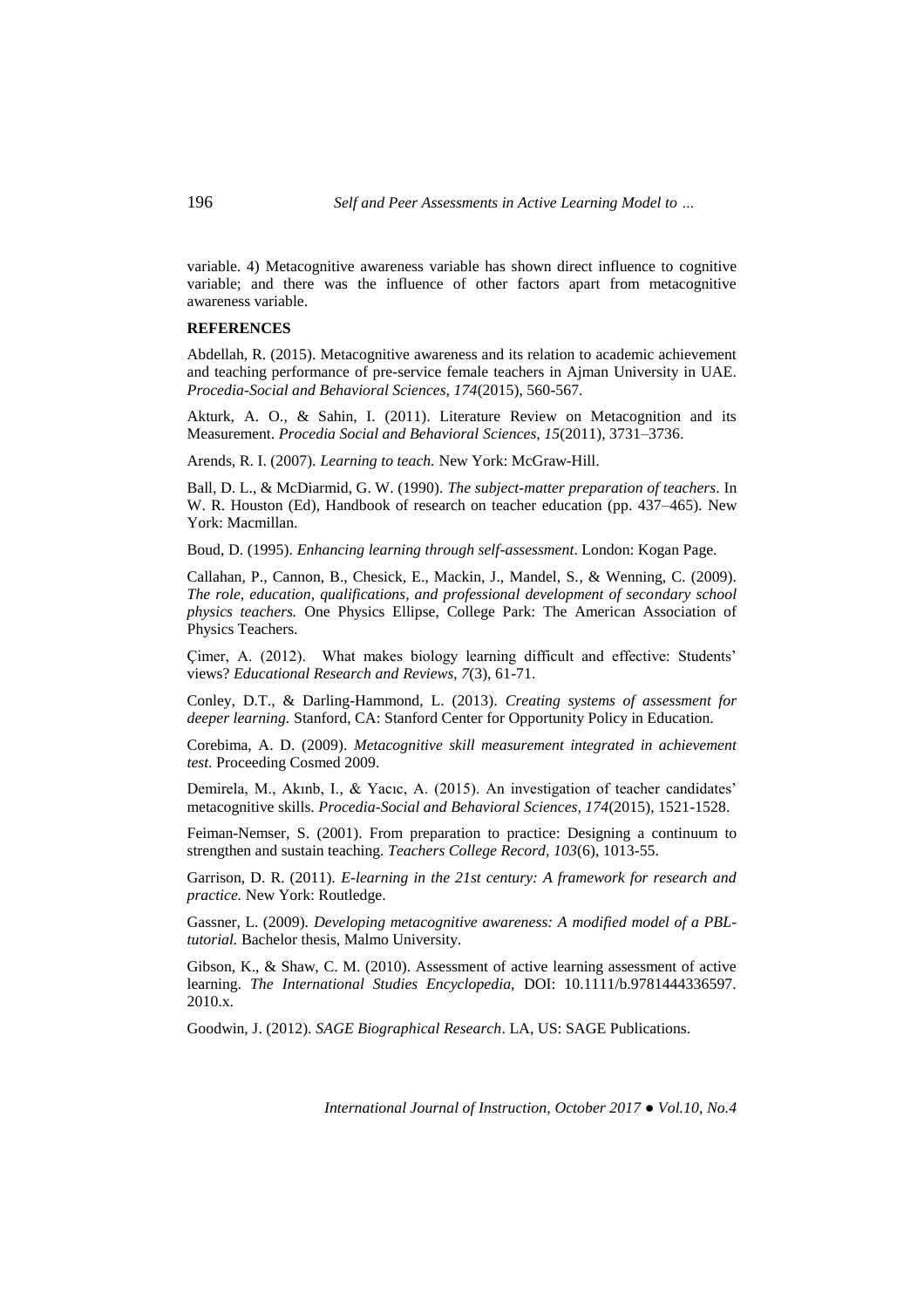# *Pantiwati & Husamah* 197

Haase, R. (2009). *Elementary teacher's attitudes towards science and the teaching of science and technology.* Electronic Theses and Dissertations, pp. 245.

Hajiriah, T. L. (2014). The correlation of the results of student learning through the development of assessment peer review and self assessment on the application of the model of cooperative type numbered head together. *Bioscientist, 2*(2), 288-298.

Harlen, W. (2000). *The teaching of science in primary schools.* London: David Fulton Publishers.

Harlen, W., & Holroyd, C. (1996). Primary teachers' understanding of concepts in science: impact on confidence and teaching. *International Journal of Science Education, 19*(1), 93-105.

Harvey, L., & Anderson, J. (1996). Transfer of declarative knowledge in complex information-processing domains. *Human-Computer Interaction, 11*(1), 69-96.

Hermawan. (2007). *Teaching and learning*. Jakarta: Asdi Mahasatya.

Hofstein, A., & Lunetta, V. N. (2003). The laboratory in science education: Foundations for the twenty-first century. *Laboratory in Science Education,* 28-54.

Howard, J. (2004). *Metacognitive inquiry.* School of Education, Elon University.

Husamah & Pantiwati, Y. (2014). [Cooperative learning STAD-PjBL: Motivation,](https://scholar.google.co.id/citations?view_op=view_citation&hl=en&user=CUBCCX8AAAAJ&imq=Husamah&citation_for_view=CUBCCX8AAAAJ:PYBJJbyH-FwC)  [thinking skills, and learning outcomes in biology students.](https://scholar.google.co.id/citations?view_op=view_citation&hl=en&user=CUBCCX8AAAAJ&imq=Husamah&citation_for_view=CUBCCX8AAAAJ:PYBJJbyH-FwC) *International Journal of Education Learning and Development, 2*(1), 77-94.

Husamah. (2015). Blended project based learning: Metacognitive awareness of Biology education new students. *Journal of Education and Learning*, 9(4), 274-281.

Jacob, S. M., & Issac, B. (2006). *Observation of assessment effects and student perceptions in higher education.* Proceedings of the International Conference on Measurement and Evaluation in Education III (ICMEE III), February 2006, Penang, Malaysia.

Jayapraba, G. (2013). Metacognitive instruction and cooperative learning- strategies for promoting insightful learning in science. *International Journal on New Trends in Education and Their Implications, 4*(1), 165-172.

Kompal, W. (2015). Metacognition and motivation: In context with the academic success of students. *International Journal of Multidisciplinary Research and Development, 2*(12), 66-68.

Lai, E. R. (2011). *Metacognition: A literature review.* Pearson Research Reports. (http://www.pearsonassessments.com, downloaded: October 2016).

Lestari, Y. D. (2012). *Metakognisi siswa dalam memecahkan masalah matematika berdasarkan gaya kognitif refleksif dan impulsif.* Surabaya, Indonesia: UNESA.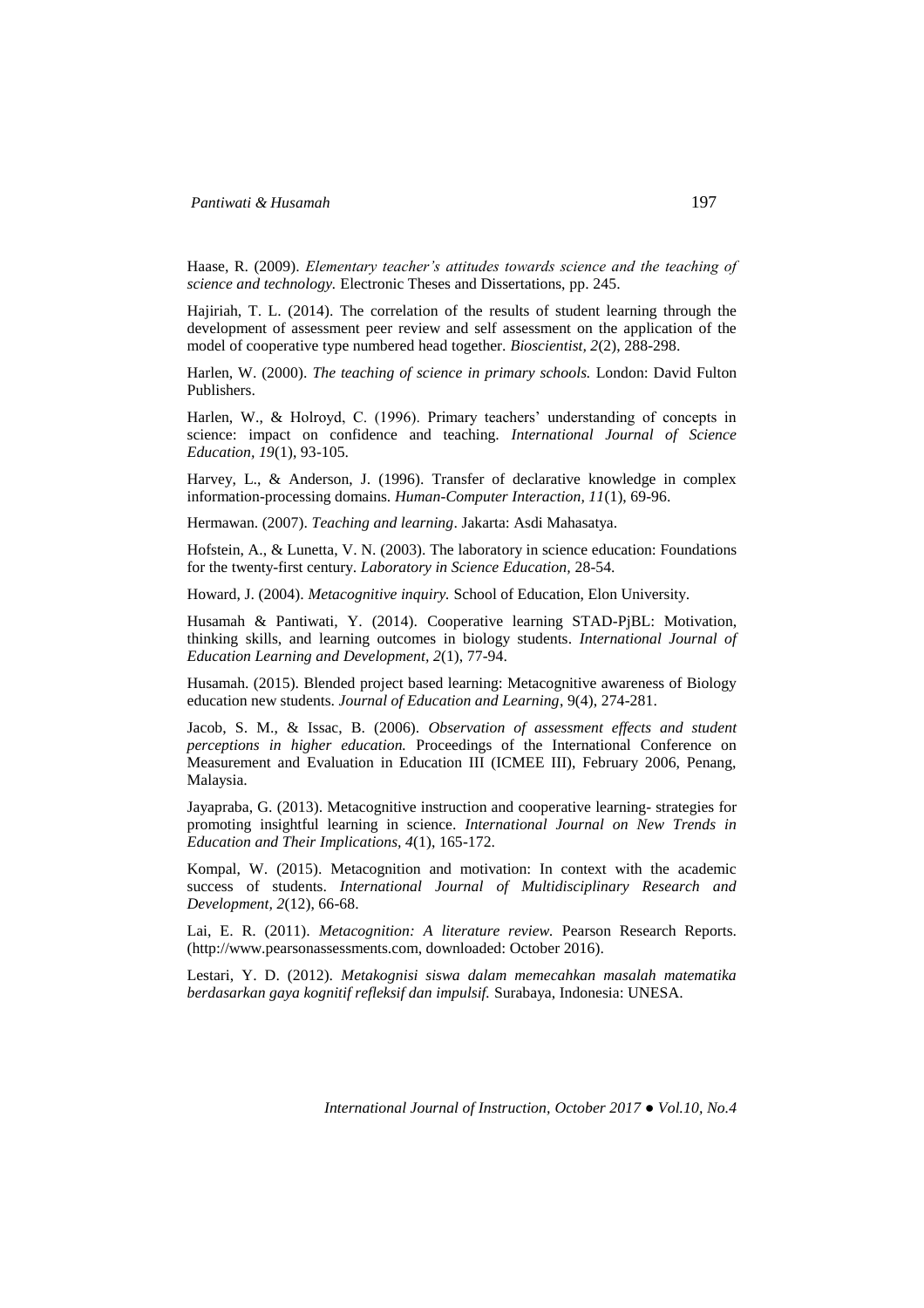Liakopoulou, M. (2011). The professional competence of teachers: Which qualities, attitudes, skills and knowledge contribute to a teacher's effectiveness? *International Journal of Humanities and Social Science, 1*(21), 66-78.

Marzano, R. J. (1993). *Designing a new taxonomy of educational objectives.* Thousand Oaks, CA: Corwin Press.

Millis, B. J. (2016). Using metacognition to promote learning. *IDEA Paper* #63: December 2016.

Murthy, S. (2008). *Peer-assessment of homework using rubrics.* Mass. Ave., Cambridge: Massachusetts Institute of Technology.

Nirwana, R. R. (2013). Peer and self assessment as an authentic assessment in curriculum 2013. *Jurnal Pendidikan MIPA,* 3(2), 139-150.

O'Farrell, C. (2009). *Enhancing student learning through assessment: A toolkit Approach.* downloaded: October 2016, [https://www.learningandteaching.dit.ie/documents/assessment\\_toolkit\\_v41f.pdf](https://www.learningandteaching.dit.ie/documents/assessment_toolkit_v41f.pdf)

OECD (Organisation for Economic Co-operation and Development). (2013). *Country Note – Results from PISA 2012.* downloaded: October 2016, <https://www.oecd.org/pisa/keyfindings/pisa-2012-results-overview.pdf> .

OECD (Organisation for Economic Co-operation and Development). (2016). *Country Note – Results from PISA 2015*. (https://www.oecd.org/pisa/PISA-2015-Indonesia.pdf, downloaded: October 2016).

Pantiwati, Y. (2010). *Pengaruh jenis asesmen biologi dalam pembelajaran kooperatif TPS (Think Pair Share) terhadap kemampuan kognitif, berpikir kritis, berpikir kreatif, dan kesadaran metakognitif siswa SMA di kota Malang.* Unpublished Dissertation. Malang: Program Pascasarjana UM. (In Indonesian).

Pantiwati, Y. (2011). Authentic assessment in integration of learning. *DP, 11*(2), 77-84.

Pantiwati, Y. (2012). Influence of biological assessment in think pair share learning against the cognitive ability of students. *Jurnal Ilmu Pendidikan, 18*(2), 236-243.

Pantiwati, Y. (2013). Authentic assessment for ımproving cognitive skill, criticalcreative thinking and meta-cognitive awareness. *Journal of Education and Practice, 4*(14), 1-9.

Pantiwati, Y. (2015). *Learning strategies, self assessment, and Metacognition in learning science.* Proceedings of the National Seminar on Education Biology 2015.

Popham, W. J. (2007). Instructional sensitivity: Educational accountability's dire deficit. *Phi Delta Kappan,* 89(2), 149–155.

Popham, W. J. (2008). *Transformative assessment*. Alexandria, VA: Association for Supervision and Curriculum Development.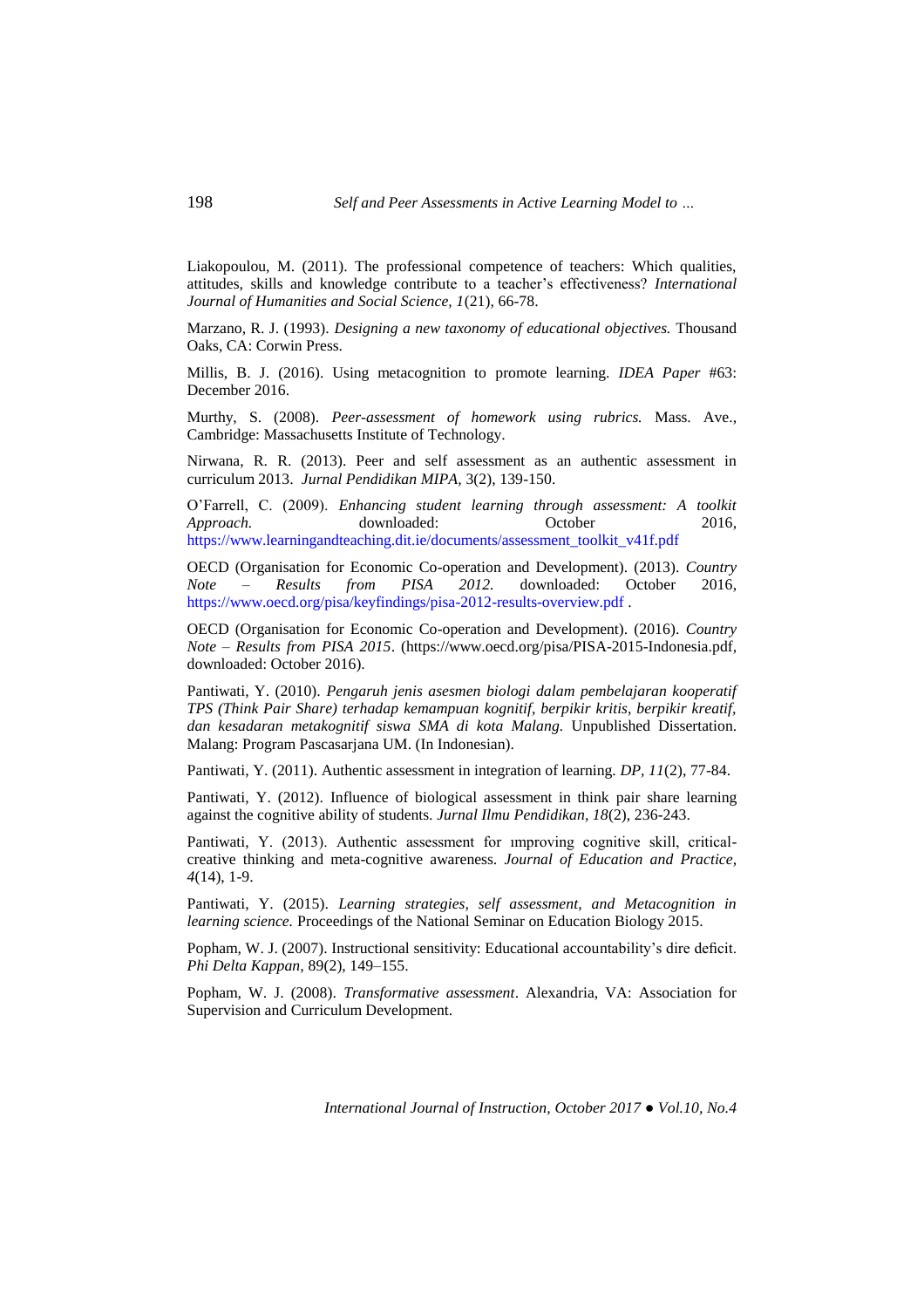Preisseisen, B. (1985). *Unlearning Lessons: Current and Past Reforms for School Improvement.* Philadelphia: Falmer Press.

Prince, M. (2004). Does Active Learning Work? A Review of the Research. *Journal of Engineering Education, 93*(3), 223-231.

Rochmiyati. (2013). Peer assessment model on collaborative elaboration learning for interdisciplinary social studies in the junior high schools. *Jurnal Penelitian dan Evaluasi Pendidikan, 17*(2), 333-346.

Schiefelbein, E., & McGinn, N. F. (2017). *Learning to educate: Proposals for the reconstruction of education in developing countries.* Rotterdam, the Netherlands: Sense Publishers.

Schraw, G., & Dennison, R. S. (1994). Assessing metacognitive awareness. *Contemporary Educational Psychology*, 19, 460-475.

Schraw, G., Flowerday, T., & Reisetter, M. F. (1998). The role of choice in reader engagement. *Journal of Educational Psychology*, 90, 705–714.

Shen, C. Y., & Liu, H. C. (2011). Metacognitive skills development: A web-based approach in higher education. *TOJET: The Turkish Online Journal of Educational Technology, 10*(2), 140-150.

Shepard, L. A. (2000). *The role of classroom assessment in teaching and learning.* Los Angeles Los Angeles, CA: Graduate School of Education & Information Studies University of California.

Spiller, D. (2009). *Assessment: Feedback to promote student learning.* New Zealand: Teaching Development Unit, The University of Waikato.

Stiggins, R. J. (2006). Assessment for learning: A key to student motivation and learning. *Phi Delta Kappa Edge*, 2(2), 1–19.

Sugiyono. (2010). *Metode penelitian kuantitatif-kualitatif dan R&D. (The method of quantitative-ualitative research and R&D.* Bandung: Alfabeta. (In Indonesian Language).

Tavakoli, H. (2014). The effectiveness of metacognitive strategy awareness in reading comprehension: The case of Iranian university EFL students. *The Reading Matrix, 14*(2), 314-336.

Traianou, A. (2006). Teachers' adequacy of subject knowledge in primary science: assessing constructivist approaches from a socio cultural perspective. *International Journal of Science Education, 28*(8), 827-842.

Triscahyaningrum, T., & Susilaningsih, E. (2014). Implementation of peer and self assessment on learning strategies of chemistry lectures. *Chemistry in Education, 2*(3), 192-199.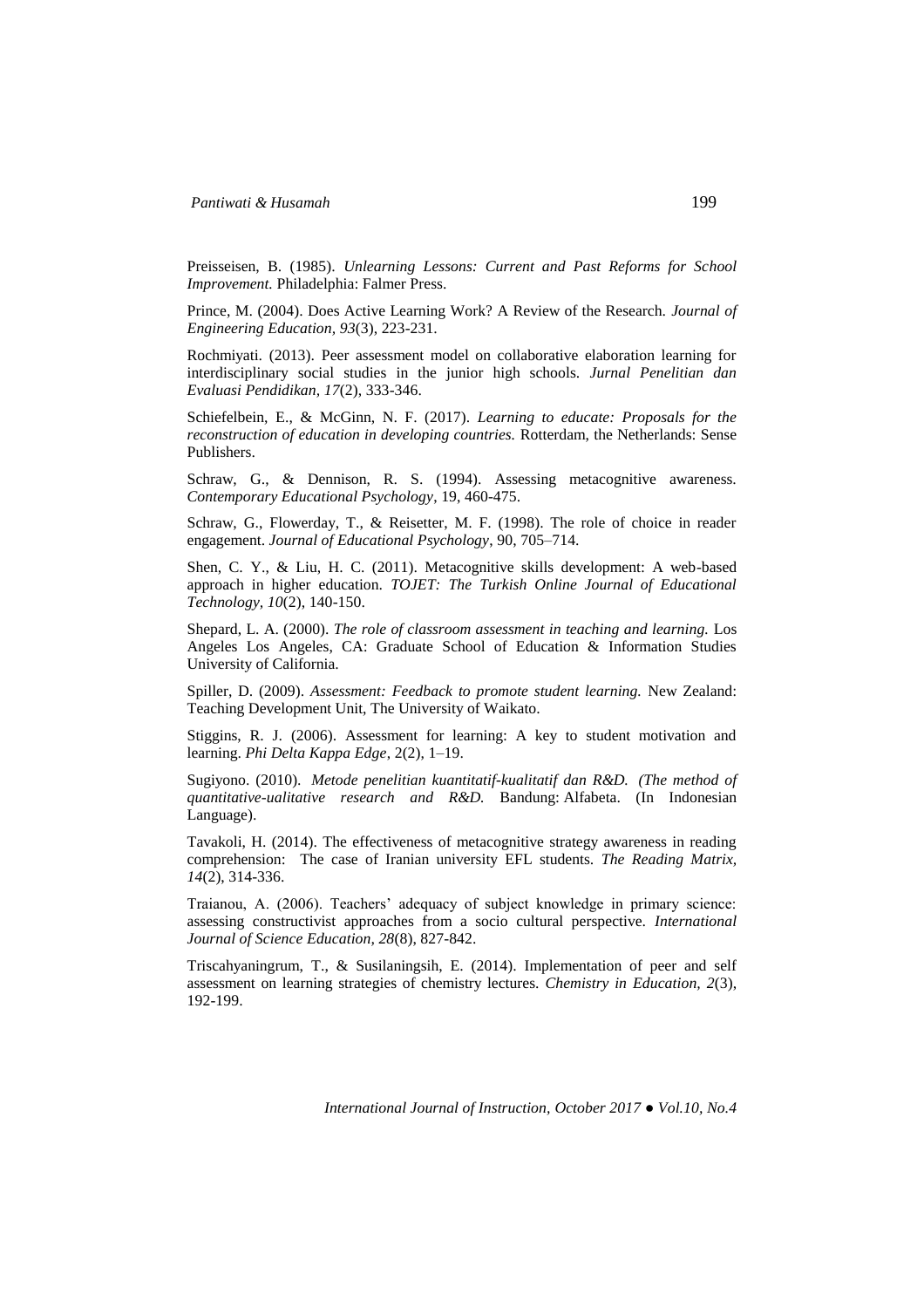Walser, T. M. (2009). An action research study of student self-assessment in higher education. *Innovative Higher Education*, 2009(34), 299.

Weinert, F. E., & Kluwe R. H. (Ed). (1987). *Metacognition, motivation, and understanding.* Hillsdale, N.J.: Erlbaum.

Wena, M. (2011). *Contemporary innovative learning strategies (a conceptual review of operations).* Jakarta: Bumi Aksara.

Widiyowati, I. I., & Usmanti, F. (2013). *The implementation analysis of self assessment to assess the student of xi senior high school performance in chemistry equilibrium practicum.* Proceedings of the National Seminar on chemistry of 2013.

Williams, J. P., & Atkins, J. G. (2009). *The role of metacognition in teaching reading comprehension to primary students.* In Hacker, D. J., Dunlosky, J., & Graesser, A. C. (Ed), Handbook of metacognition in education (pp. 26-43). New York, NY: Routledge.

Wilson, N. S., & Bai, H. (2010). The relationships and impact of teachers' metacognitive knowledge and pedagogical understandings of metacognition. *Metacognition Learning*. DOI 10.1007/s11409-010-9062-4.

Wing Jan, L., & Wilson, J. (1998). *Integrated assessment*. Oxford, UK: Oxford University Press.

Wirth, K. R., & Perkins, D. (2008). *Learning to learn*. downloaded: October 2016, [http://www.macalester.edu/geology /wirth/CourseMaterials.html](http://www.macalester.edu/geology%20/wirth/CourseMaterials.html)

Yilmaz, I., & Yalcin, N. (2012). The relationship of procedural and declarative knowledge of science teacher candidates in newton's laws of motion to understanding. *American International Journal of Contemporary Research, 2*(3), 50-56.

#### **Turkish Abstract Bilişsel Bilinci ve Bilişsel Yetenekleri Artırmak İçin Aktif Öğrenme Modelinde Benlik ve Akran Değerlendirmesi**

Bu çalışma, 1) aktif öğrenme modelinde benlik ve akran değerlendirmelerinin bilişsel farkındalık ve bilişsel yeteneklere etkisini; 2) bilişsel bilginin, bilişsel düzenlemenin ve bilişsel bilgi ile bilişsel düzenleme arasındaki kombinasyonun bilişsel farkındalığa katkısını; 3) Bilişsel bilginin, bilişsel düzenlemenin ve bilişsel bilgi ile bilişsel düzenleme arasındaki kombinasyonun bilişsel değişime katkısını; ve 4) Bilişsel farkındalığın bilişsel değişkene katkısını araştırmayı amaçlamıştır. Araştırma sonunda: 1) Metabiliş bilinci ve bilişsel yeteneğin farkında olunmasına yönelik aktif öğrenmede kendilik ve akran değerlendirmesinin etkilerinin olduğu; 2) Bilişsel bilgi, bilişsel düzenlemeler ve birleşik iki başlık da Üstbiliş farkındalığına etkisini arttırdığı bulunmuştur.

Anahtar Kelimeler: bilişsel farkındalık, benlik ve akran eğerlendirmesi, aktif öğrenme, değerlendirme, bilişsel farkındalık, bilişsel beceriler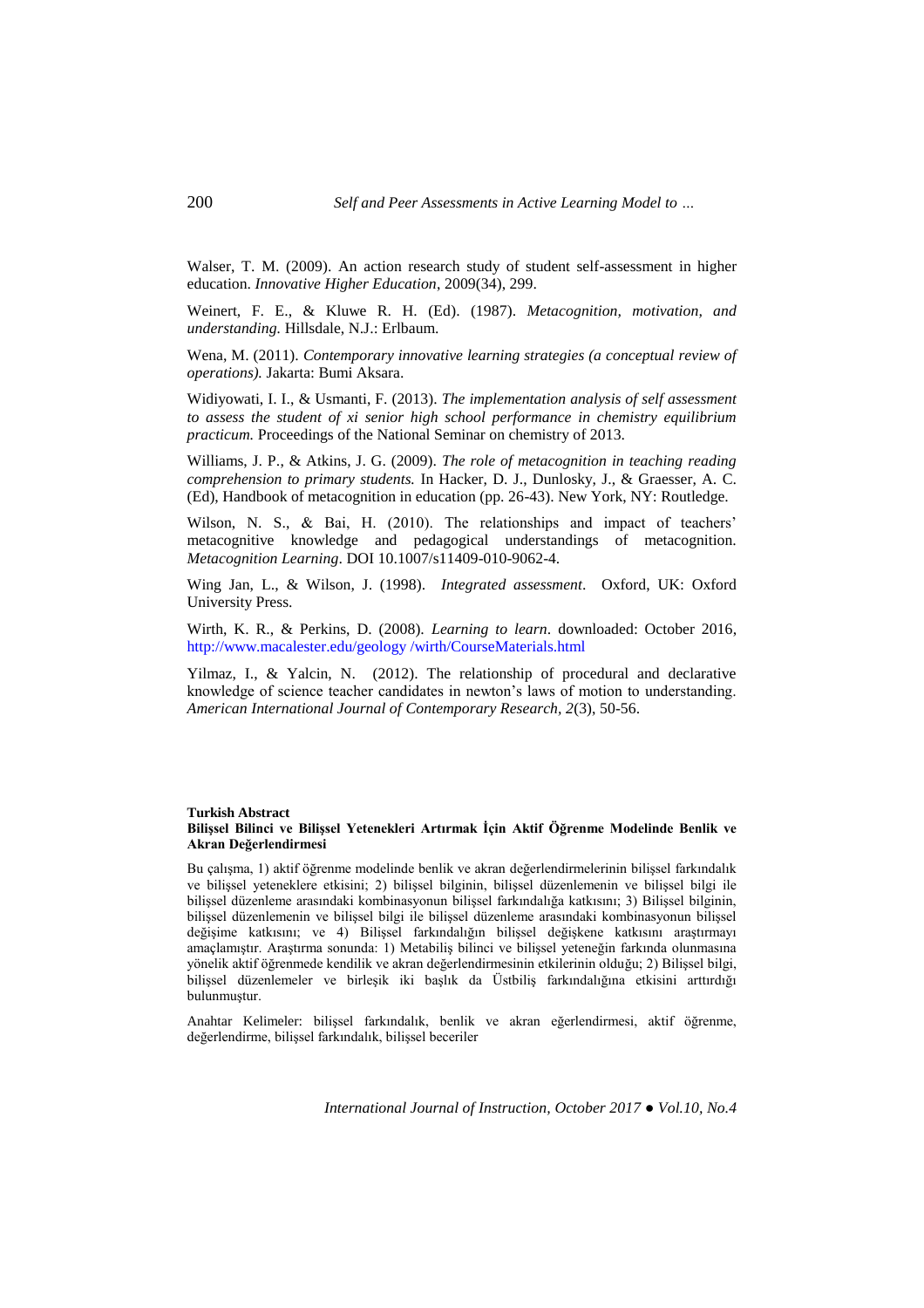### **French Abstract Soi et Pair Évaluations dans Modèle d'Apprentissage Actif pour Augmenter Conscience Metacognitive et Capacités Cognitives**

Cette recherche visant à examen: 1) l'influence de soi et évaluations de pair dans modèle d'apprentissage actif à conscience metacognitive et capacités cognitives; 2) la contribution de connaissance cognitive, règlement cognitif et la combinaison entre connaissance cognitive et règlement cognitif à conscience metacognitive; 3) la contribution de connaissance cognitive, règlement cognitif et la combinaison entre connaissance cognitive et règlement cognitif à variable cognitive; et 4) la contribution de conscience metacognitive à variable cognitive. L'analyse de chemin de résultat a montré: 1) Il y a les influences de soi et l'évaluation de pair dans l'apprentissage actif vers la conscience de Metacognition et la capacité cognitive; 2) la connaissance cognitive, le règlement de cognitifs et combiné tous les deux ont contribué à son influence sur la conscience Metacognition.

Mots Clés: metacognitive conscience, soi et pair(égal) évaluation, apprentissage actif, évaluations, metacognitive conscience, capacités cognitives

### **Arabic Abstract**

# **تقييم الذات واألقران في نموذج التعلم النشط لزيادة الوعي المعرفي والقدرات المعرفية**

يهدف هذا البحث إلى التحقيق في: 1) تأثير الذات وتقييم الأقران في نموذج التعلم النشط على الوعي المعرفي والقدرات المعرفية؛ 2( مساهمة المعرفة المعرفية، والتنظيم المعرفي، والجمع بين المعرفة المعرفية والتنظيم المعرفي للوعي المعرفي. 3) مساهمة المعرفة المعرفية، والتنظيم المعرفي، والجمع بين المعرفة المعرفية والتنظيم المعرفي للمتغير المعرفي<sub>.</sub> و 4) مساهمة الوعي ما وراء المعرفي للمتغير المعرفي. وأظهرت نتائج تحليل المسار: 1( هناك تأثيرات الذات وتقييم األقران في التعلم النشط نحو الوعي بالمعرفة والقدرة المعرفية. 2( المعرفة المعرفية، وتنظيم المعرفية، جنبا إلى جنب ساهم كالهما في تأثيره على الوعي ميتاكوغنيتيون**.**

الكلمات الرئيسية: الوعي ما وراء المعرفي، وتقييم الذات والنظراء، والتعلم النشط، والتقييمات، والوعي ما وراء المعرفي، والقدرات المعرفية

#### **German Abstract Self and Peer Assessments in Active Learning Model to Increase Metacognitive Awareness and Cognitive Abilities**

Diese Forschung zielte darauf ab, 1) den Einfluss von Selbst- und Peer-Assessments im aktiven Lernmodell auf metakognitives Bewusstsein und kognitive Fähigkeiten zu untersuchen; 2) der Beitrag des kognitiven Wissens, der kognitiven Regulierung und der Kombination zwischen kognitivem Wissen und kognitiver Regulierung zum metakognitiven Bewusstsein; 3) der Beitrag des kognitiven Wissens, der kognitiven Regulierung und der Kombination zwischen kognitiver Erkenntnis und kognitiver Regulierung zur kognitiven Variablen; und 4) der Beitrag des metakognitiven Bewusstseins zur kognitiven Variablen. Die Ergebnispfadanalyse zeigte: 1) Es gibt Einflüsse von Selbst- und Peer-Assessment im aktiven Lernen zum Bewusstsein der Metakognition und kognitiven Fähigkeiten; 2) kognitives Wissen, Regulierung der kognitiven und kombinierten beides trug zu seinem Einfluss auf Metakognition Bewusstsein.

Schlüsselwörter: metakognitives bewusstsein, selbst- und peer-bewertung, aktives lernen, einschätzungen, metakognitives bewusstsein, kognitive fähigkeiten